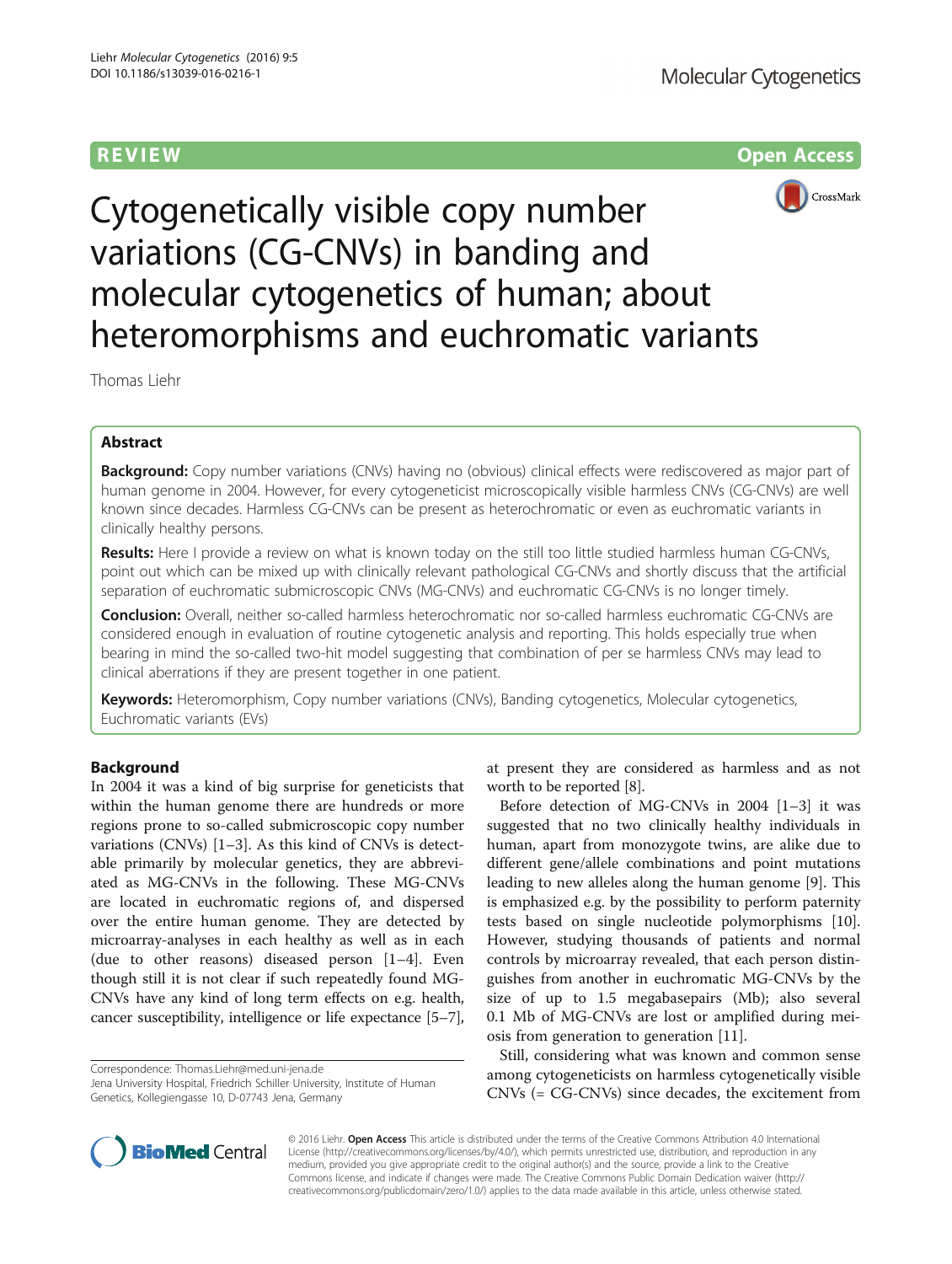<span id="page-1-0"></span>2004 is somehow unknowable. Harmless CG-CNVs were first found as heterochromatic variants in the 1960s [\[12](#page-6-0), [13](#page-6-0)] and later-on in the 1990s even as euchromatic variants (EVs) in clinically healthy persons (for review see [[14](#page-6-0), [15](#page-6-0)]). An already early finding of cytogenetics was that on chromosomal level the numbers and kinds of CG-CNVs detected during routine cytogenetics is high; this led to the statement that there are no individuals which are really the same on a chromosomal level, especially concerning the pericentric regions, the acrocentric short arms and - in male cytoband Yq12 [\[12](#page-6-0), [13](#page-6-0), [15\]](#page-6-0). Thus, the gender-specific interindividual differences in genome size are for sure not only in an average range of only 0.5 Mb as previously suggested [[11\]](#page-6-0); based on variety of heterochromatic CG-CNVs at least 2-4 Mb have to be added.

In the following a review on the overall too little studied, so-called harmless human CG-CNVs is provided, including what is nowadays known on their standard sizes and their anchorage within the human reference genome. As, according to the literature, the major importance of these harmless CG-CNVs is to know the available tools to distinguish them from clinically relevant pathological CG-CNVs, this is also a point covered here. Finally, the question of reporting CG-CNVs and MG-CNVs is discussed in light of the so-called two-hit model, suggesting that combination of at least two per se harmless CNVs may lead to clinical aberrations if they are present together in one individual [\[11\]](#page-6-0).

# What are harmless human CG-CNVs and where are they localized?

Harmless human CG-CNVs can include heterochromatic and even euchromatic regions. Euchromatic regions are here designated as such which contain genes and are sequence- and alignable. The constitutive heterochromatin, was already earlier defined as "regions that are generally late replicating, rich in repetitive DNA sequences, and genetically inert" [[16](#page-6-0)], and as "that portion of the genome that remains condensed and intensely stained with DNA intercalating dyes throughout the cell cycle. It represents a significant fraction of most eukaryotic genomes and is generally associated with pericentric regions of chromosomes. Contrary to euchromatin, heterochromatic regions consist predominantly of repetitive DNA, including satellite sequences and middle repetitive sequences related to transposable elements and retroviruses. Although not devoid of genes, these regions are typically gene-poor. Establishment of heterochromatin depends on two basic elements: the histonemodification code and the interaction of nonhistone chromosomal proteins" [[17](#page-6-0)].

CG-CNVs can be found mostly at specific spots of the human genome as shown in Fig. 1. Heterochromatic CG-CNVs seem to be restricted to pericentric regions of all human chromosomes, all acrocentric short arms and the regions 1q12, 9q12, 16q11.2 and Yq12. Euchromatic CG-CNVs can be divided in such which are repeatedly found and such which are rarely reported. Repeatedly

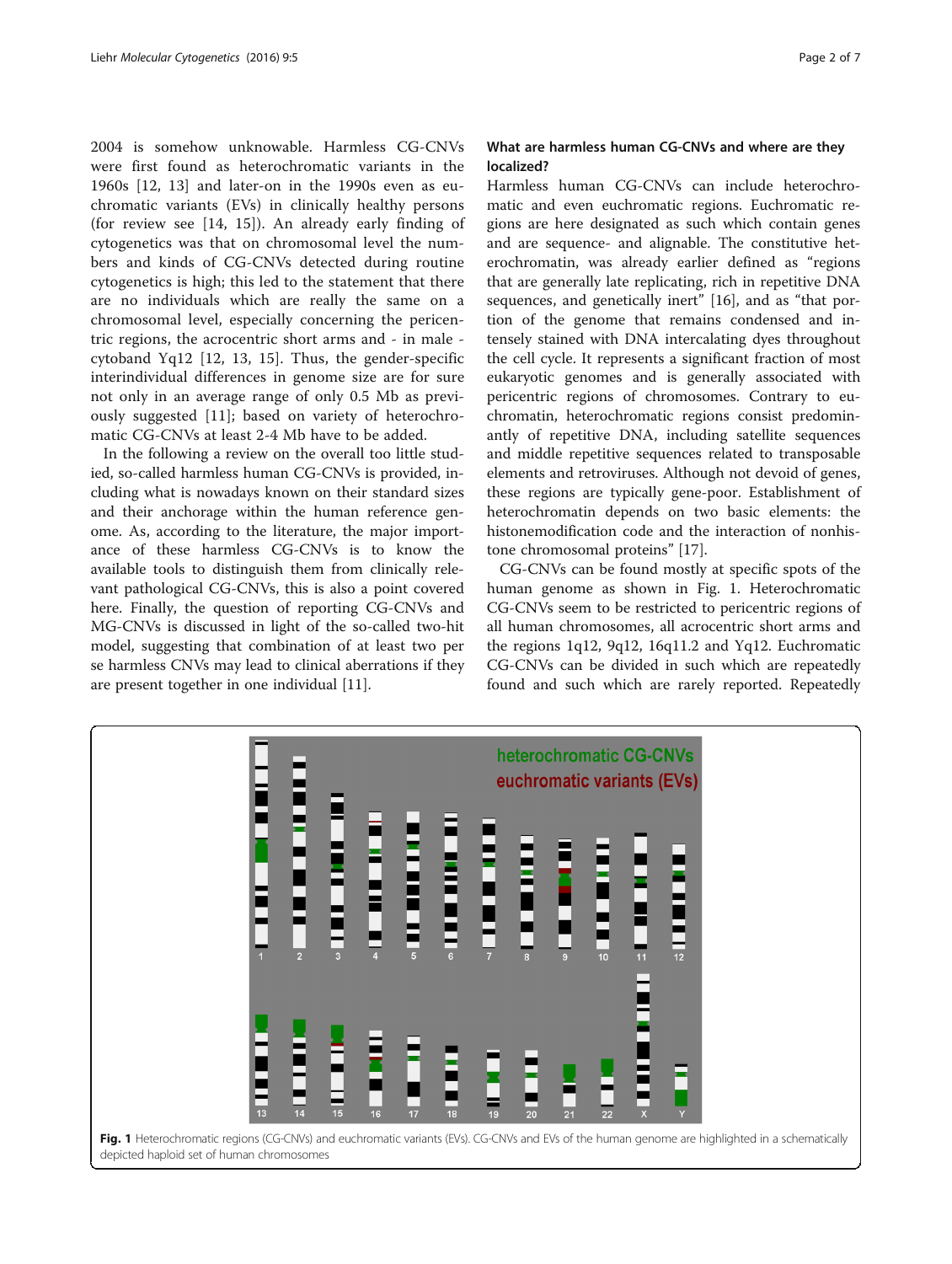found ones are called "euchromatic variants" (EVs) and are located in 4p16, 8p23.1, 9p12, 9q13-q21.12, 15q11.2 and 16p11.2 (Fig. [1\)](#page-1-0) [\[14, 15\]](#page-6-0). Less frequently found euchromatic CG-CNVs, which are not treated here in more detail, include the majority of all pericentric regions and are most often gains of copy numbers due to presence of small supernumerary marker chromosomes (for review see [\[18](#page-6-0)]). Finally, CG-CNVs can be present in single cases / families at various regions of the human genome as deletions or duplications (for review see [[15\]](#page-6-0)). In the later only occasionally observed cases large euchromatic deletions or duplications (in the range of 5 or more Mb) do not lead to any clinical problems in the corresponding carriers; those are called carriers of unbalanced chromosome abnormalities without phenotypic consequences (UBCA) [[14\]](#page-6-0). It remains to be determined if this is, as in case of EVs due to absence of dosage dependent genes in the affected copy number altered regions of the genome, or due to other reasons, as recently discussed by Crabtree [[19, 20](#page-6-0)] and Mitchell [\[21](#page-6-0)]. The text below refers only to harmless euchromatic CG-CNVs which were mentioned before as EVs.

While due to technical reasons heterochromatic CG-CNVs cannot be detected by microarray-technologies, euchromatic CG-CNVs can be found there together with other MG-CNVs. In rare cases MG-CNVs can even have such a size that they become visible on the banding cytogenetic level and are detectable also by molecular cytogenetics [[22\]](#page-6-0). Thus, it has been postulated that MG-CNVs and euchromatic CG-CNVs are biologically the same [[15\]](#page-6-0). The latter may also partly explain the event of rare UBCAs, which, similar to MG-CNVs can be dispersed throughout all the genome (for localization of most frequent MG-CNVs see [\[23\]](#page-6-0) Fig. [3](#page-4-0)).

# Standard sizes of harmless human CG-CNVs

Yet there are, due to lack of data, no standard sizes defined for MG-CNVs and for euchromatic CG-CNVs. In other words, it is not known what is to be considered as 'the normal size' of those regions [\[14](#page-6-0), [15](#page-6-0)]. For euchromatic CG-CNVs it can be at least stated that as long as the corresponding regions show a GTG-banding pattern according to the actual international system for human cytogenetic nomenclature [\[24\]](#page-6-0) they seem to have a size in the normal range. Still, as the resolution of banding cytogenetics is below 5-10 Mb this still leaves space for a wide range of variability. Also, euchromatic CG-CNVs and MG-CNVs, the latter being per definition euchromatic, are anchored in the human reference sequence, i.e. in genome browsers [\[15\]](#page-6-0), given there as copy number variant, but no standard size is available from there, as well.

For heterochromatic CG-CNVs the story is much more complicated. First of all these regions are not

depicted in the human reference sequence. It is argued that this is due to the facts that, (i) nothing is known about the DNA-sequences present there, and (ii) that these regions cannot be sequenced and aligned properly, as they are repetitive. However, both arguments are only partly true. There are studies from 1980, where researchers managed to clone and sequence multiple socalled satellite DNAs derived from the centromeres, the heterochromatic regions on chromosomes 1, 9, 16 and Y and the acrocentric short arms (for review see [[15\]](#page-6-0)). Sequences of all centromeric probes used nowadays in molecular cytogenetic diagnostics are known on their base pair level. Besides, many other satellite-DNA-sequences have been reported back in these years, however, later neither studied any more nor included in the genome browsers [\[15](#page-6-0)].

Furthermore, even though the international system for human cytogenetic nomenclature [\[24](#page-6-0)] was established to achieve a worldwide uniform nomenclature for description of chromosomal alterations, no universal agreement has been included there yet, how to define the standard sizes of (i) centromeres, (ii) heterochromatic regions of chromosomes 1, 9, 16 and Y or (iii) acrocentric short arms. As recently shown it is even worse, and e.g. the sizes of acrocentric short arms vary between different versions of the international system for human cytogenetic nomenclature [[15\]](#page-6-0).

Thus, the following norms were suggested:

- Considered as normal could be for short arm sizes of the acrocentric chromosomes if they are about the same size of the short arm of a chromosome 18 of the same metaphase spread; in other words if it is between half of a chromosome 18p and up to 2/3 of the length of a 17p, the short arm has a normal size. If smaller than half 18p it is a "p-" variant and if it is larger than  $2/3$  of a 17p it is a 'p+' variant [\[15](#page-6-0)] (Fig. [2a](#page-3-0));
- for the regions 1q12, 9q12, 16q11.2 and Yq12 normal could be if they have about the same size as the short arm of chromosome 16 of the same metaphase spread. As long as the size is in between half of 16p and complete 16p it is a normal sized region; if smaller than half 16p it is a "qh-" variant and if larger than 16p it is "qh+" variant [\[15](#page-6-0)] (Fig. [2b\)](#page-3-0);
- for centromeric regions visualized by molecular cytogenetics a norm may be that those are about the size of a chromatid (Fig. [2c](#page-3-0)).

## Frequencies of harmless human CG-CNVs

Incidences of euchromatic CG-CNVs in human population are not available from the literature yet. For MG-CNVs, at least some of them are known to be more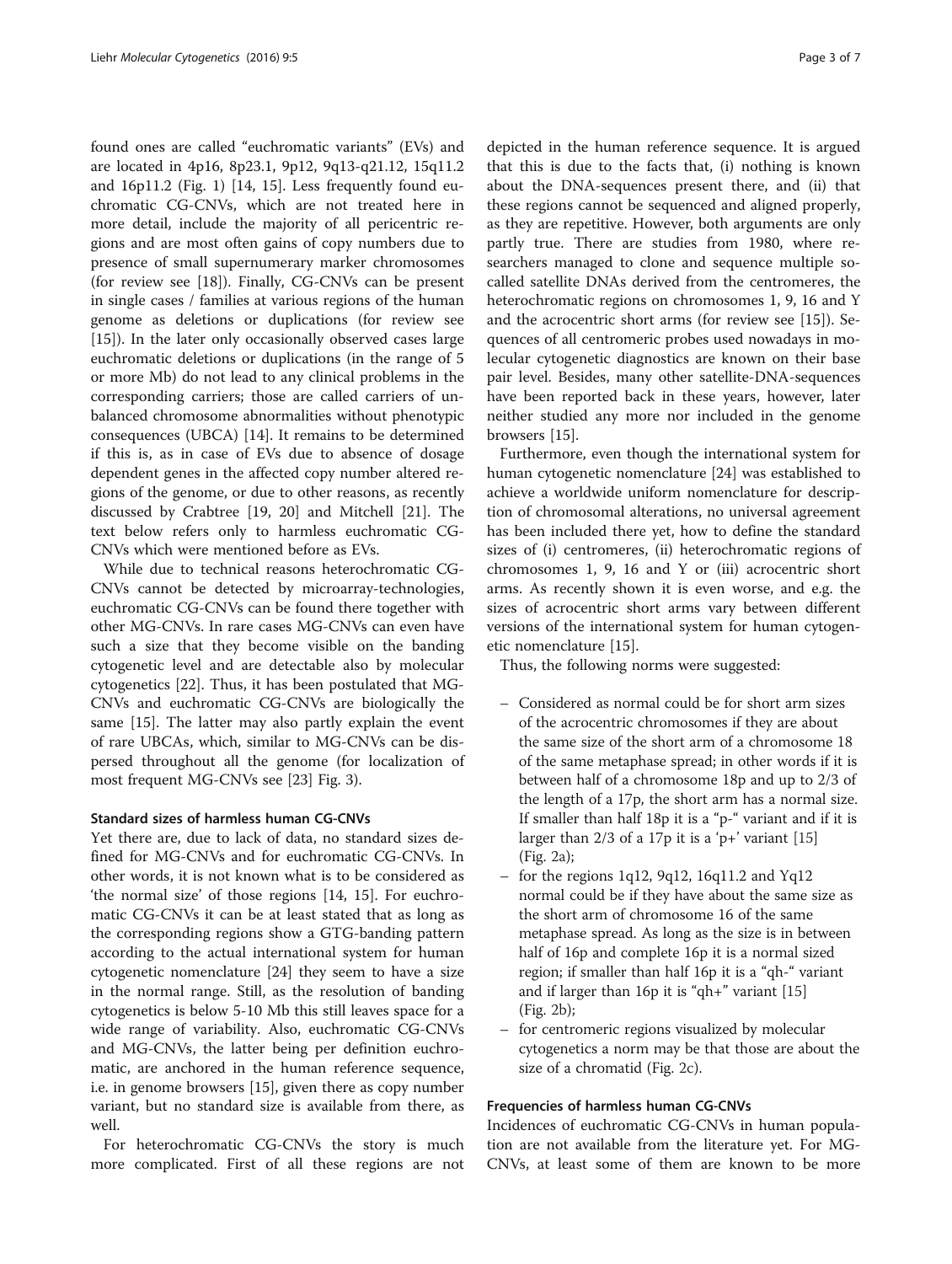<span id="page-3-0"></span>

Fig. 2 'Normal sizes' of heterochromatic regions within the human genome. a) Acrocentric short arms are normal size if they have a length between half of 18p and 2/3 of 17p; three different variants all considered as 'normal' are depicted for chromosome 14 in the center part of this figure. An example each, for a 14p- and a 14p + are shown left right of these three normal chromosome 14 variants. b) For 9q12 three normal sized variants are shown here as before for 14p in figure-part A. Normal sized is for 9p12 if it is between half size of 16p and full 16p. 9qh- and 9qh + are shown as well correspondingly smaller than half of 16p or larger than whole 16p.  $c$ ) For centromeric size the reference size may be the diameter of a chromatide of the same metaphase or stained chromosome. Cen- and cen + heteromorphisms are clearly smaller or larger than a chromatide diameter, respectively

frequent than others; still, one has to consider that most available data for MG-CNVs was obtained from Caucasian people, while highest variance is to be expected for Africans [\[25](#page-6-0)]. Undoubtedly the MG-CNV present in 15q11.2, also being an EV, is a really common variant seen in many samples in diagnostics; for sure depending on the used reference, it is expresses as gain or loss of copy numbers [[26\]](#page-6-0).

As especially heterochromatic CG-CNVs seem to have no direct impact on the phenotype [[15\]](#page-6-0), these genomic regions do not underlie the same evolutionary rules as other ones. Thus, these regions may be enlarged or smaller, duplicated, inverted or otherwise rearranged, and these changes may be stabilized within a population [[27\]](#page-6-0). Especially, the short arms of the acrocentric chromosomes being in major parts identical and present in overall 10 copies per cell show nicely this effect. The aforementioned fact that there are practically no single individuals (maybe apart from monozygotic twins), which are really alike on chromosomal level, is mainly due to the variations of acrocentric short arms.

Even though not based on uniform assessments (see part for standard sizes of CG-CNVs) there is data available on approximate frequencies of harmless heterochromatic CG-CNVs as summarized in Table 1. The most frequently observed chromosomal heteromorphism is an inversion polymorphism of chromosome 9, for which my group previously showed that this includes at least 37 different variants in parts combined with CG-CNVs of this chromosomal region and resolvable by molecular cytogenetics [\[28](#page-6-0)]. Given the statement on acrocentric short arms before, it is not surprising that length variations of those are present in  $\sim$ 2.5 % of the general population. Due to technical reasons the acrocentric  $p$ - and  $p$  + variants could not be further distinguished as cases with inversions, loss of nucleolus organizing regions (NOR), translocations or other rearrangements, even though they exist (see Figs. [3a-d](#page-4-0) and

|  |  |  | Table 1 Frequency of CG-CNVs in general human population |
|--|--|--|----------------------------------------------------------|
|--|--|--|----------------------------------------------------------|

| ╯                  |               |
|--------------------|---------------|
| Kind of aberration | Frequency [%] |
| inv(9)(p11q13)     | 2.86          |
| acrocentric p+     | 2.38          |
| Yqh+               | 0.78          |
| $16qh+$            | 0.37          |
| $9$ qh+            | 0.33          |
| $1qh+$             | 0.25          |
| acrocentric p-     | 0.11          |
| inv(2)(p11.2q13)   | 0.11          |
| Yqh-               | 0.09          |
|                    |               |

The data was adapted from [\[15\]](#page-6-0)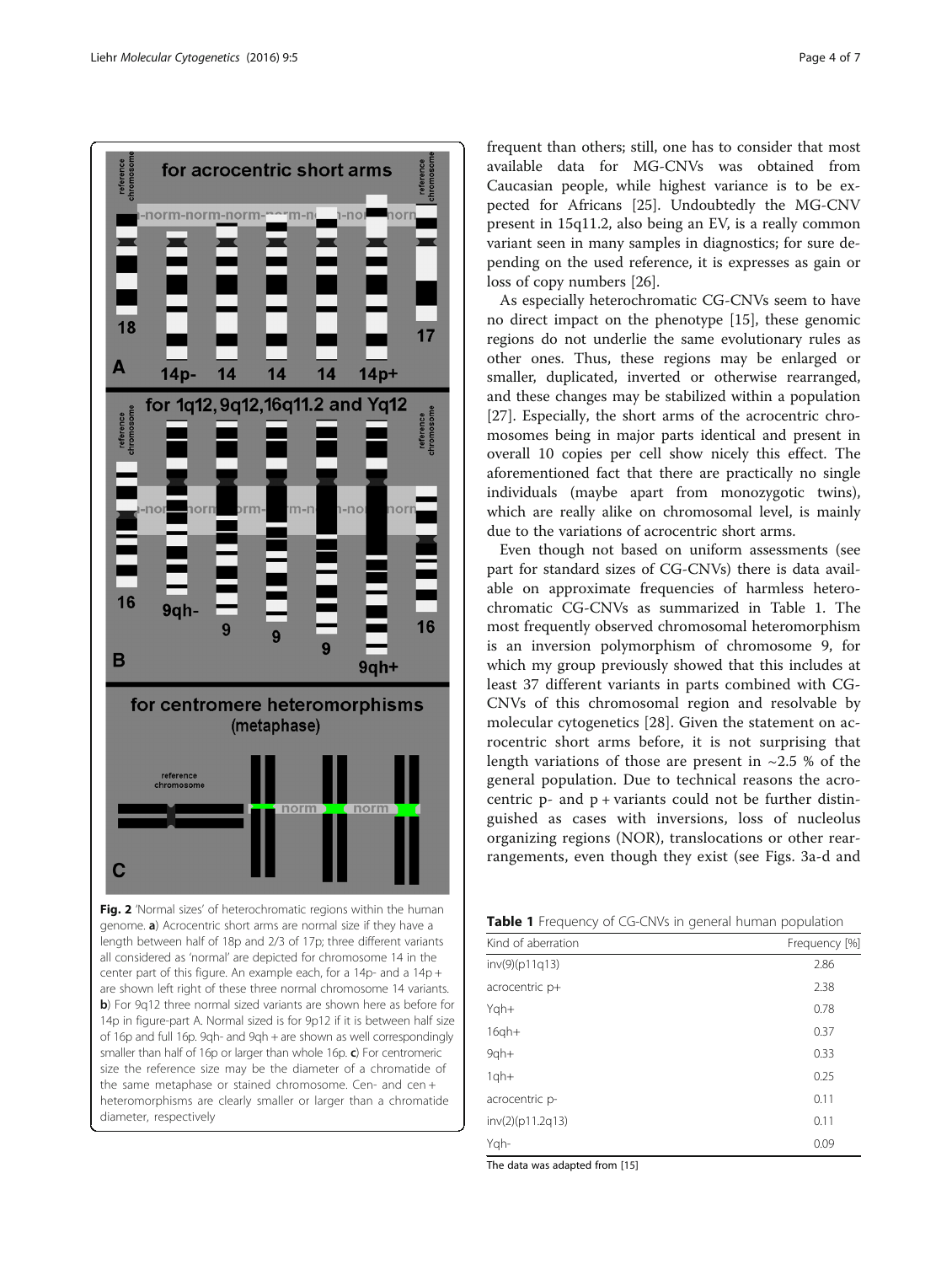<span id="page-4-0"></span>#21 #22 #22 #15 D2274 D15Z4<br>D15Z1 **NOR** D14/22Z1 RP11-172D7 D22Z4 C Α B D #3 #3 #5 #8 RP11-91A15 RP11-91A15 D3Z1 RP11-122N11 D572 **TATION CANADA** RP11-21116 **D8Z2** Е F G н Fig. 3 Eight examples of CG-CNVs. Here examples of CG-CNVs are presented as characterized by molecular cytogenetic based hybridization done using probes and protocols as previously reported [\[15\]](#page-6-0). All eight studied persons were clinically normal and studied cytogenetically either prenatally, due to infertility or it was a parental analysis due to a clinically affected child. In each part of the figure the studied chromosome pair is indicated at top, the 'abnormal' chromosome is shown below the corresponding 'normal' homologue and the probes used are indicated right-side of the depicted chromosome. Each chromosome is shown twice: left side just in inverted DAPI-banding and right side fluorescence signals of applied probes on these chromosomes. a) A chromosomal enlargement of a short arm of a chromosome 15 was identified as a der(15)(pter- > p11.2::p12- > qter), i.e. an intrachromosomal direct duplication was observed. b) The enlarged short arm of a chromosome 21 showed an amplification of NOR-sequences, which can be described according to [\[15\]](#page-6-0) as der(21)(p12amp). c) Similar as in Fig. 3a here a chromosome 22 showed an intrachromosomal direct duplication, however including even parts of cytoband 22q11.21, with a partial karyotype dic(22)(pter- >  $q11.21::p11.2$  > qter). **d**) The result in this case with a strong signal of D22Z4 in 22p11.2 in one and an extremely weak signal of the same probe on the other chromosome 22 was interpreted as a t(22;22)(p11.2;p11.2). e) For chromosome 3 DAPI-banding is known to reveal multiple chromosomal heteromorphisms [\[15](#page-6-0)]. In this case here chromosome 3 depicted below showed even a conspicuous GTG-banding pattern (not shown). After application of the available pericentromeric probes for chromosome 3 it was obvious that none of the regions covered by those probes was involved in this alteration; still DAPI banding pattern was different and enlarged. Thus the conclusion was that a duplication of satellite I or III DNA reported for that region [\[15](#page-6-0)] must be amplified and thus the partial karyotype is:  $\text{dup3}(q11.2q11.2)$ . f) In this case also GTG-banding already showed an aberrant pattern in the pericentric region of a chromosome 3 (not shown). However, here the probe D3Z1 showed two signal on the derivative chromosome 3. Together with the inverted DAPI-banding pattern an inv(3)(q11.1q11.2) was suggested. g) A similar pattern as for the derivative chromosome 3 from Fig. 3f was seen here for a chromosome 5 after applying the alphoid probe D5Z2 (identical to D1Z1 and D19Z3). Still, as D5Z2 is located in 5p11.1 only and an enlargement of DAPI-positive region in 5q was visible a der(5)(pter-> q11.1::p11.1- > p11.1:q11.1- > qter) was reported. h) On the chromosome 8 below an altered distal part of the short arm is visible.

The probe RP11-122 N11 is specific for the known EV in this region; as is gives a significantly stronger signal on the derivative than on the normal chromosome 8 this prenatal case was considered to carry the known EV without clinical consequences. Later-on a healthy child was born

elsewhere [[15\]](#page-6-0)); their frequencies were never studied and/or reported.

# CG-CNVs in diagnostics

From the above mentioned data it may be obvious already, that CG-CNVs may be a more than suited target of future research. Still CG-CNVs play also a role in diagnostics and are matter of discussion concerning the attention which is necessary to be given to them in terms of detailed evaluation and reporting [[15](#page-6-0), [29](#page-6-0)].

#### Heterochromatic CG-CNVs in metaphase-diagnostics

Examples how heterochromatic CG-CNVs may look like can be found in Fig. [2a-g](#page-3-0); more examples can be found elsewhere [\[15\]](#page-6-0). Some of them can really make you

worried and suggest that there is not only heterochromatin involved but maybe something like balanced or unbalanced translocations behind. Thus molecular cytogenetic studies are necessary to resolve the findings; suited probes may be directed against centromeric regions, 15p11.2 (D15Z1), 22p11.2 (D22Z4), NOR, short arms of all acrocentrics, and Yq12 [[15, 30](#page-6-0)]. Based on such studies one may learn more about how these CG-CNVs may be formed, e.g. by unequal crossingover events, translocations or amplifications/deletions. Still systematic studies therefore lack [\[15](#page-6-0)].

The necessity for thorough characterization, description and reporting of heterochromatic CG-CNVs in diagnostics is highlighted by the following examples: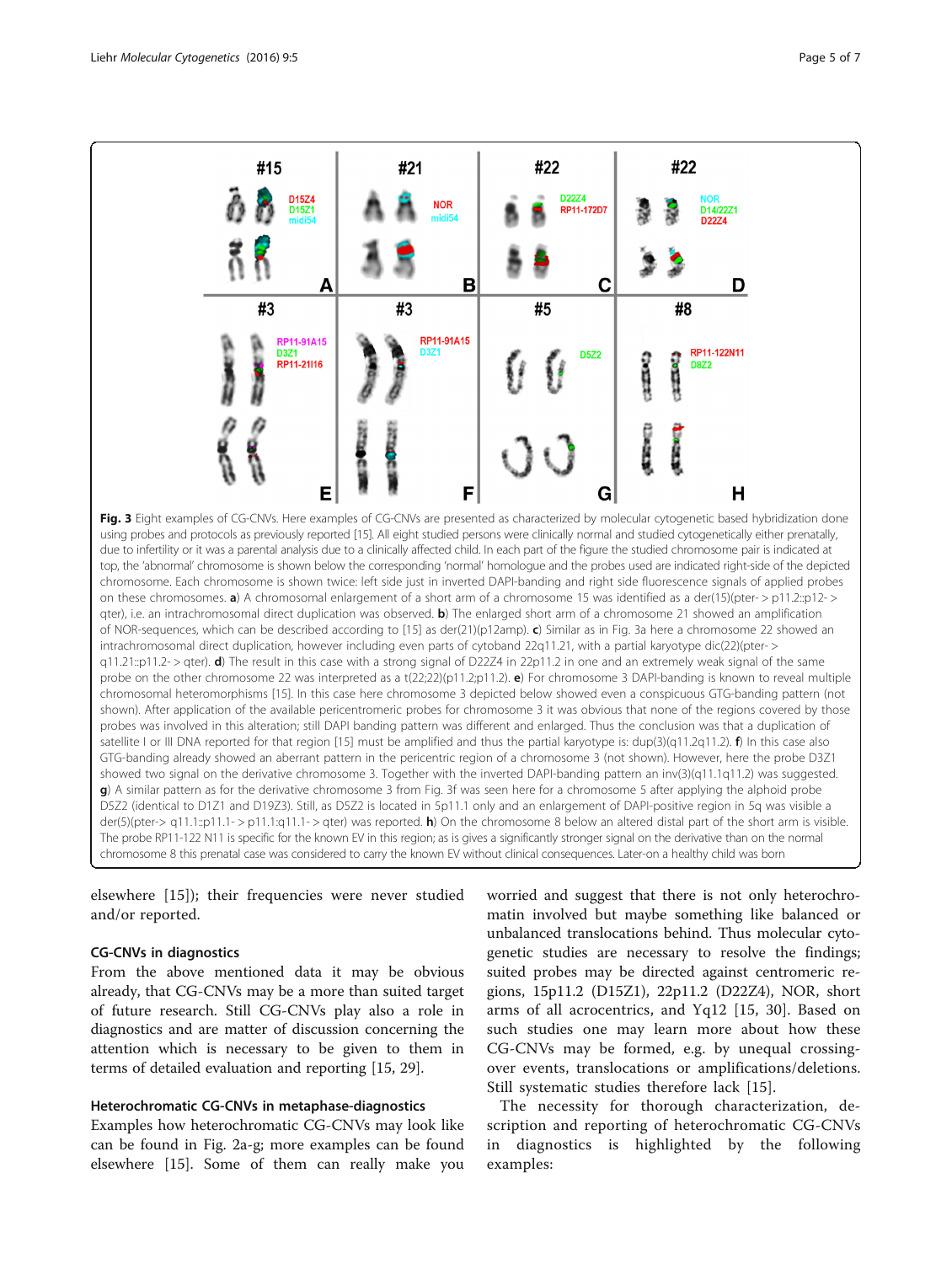- Most important is for sure to distinguish between heterochromatic CG-CNVs and semicryptic imbalanced or balanced translocation. An example was previously reported by our group [\[30\]](#page-6-0) where an enlarged p-arm of a chromosome 13 was indicative for a  $der(13)t(6;13)(p22.2;p12)$ . Similar cases with semicryptic translocations can also be found elsewhere [[15,](#page-6-0) [31](#page-6-0)].
- In case of enlargement and/or strange banding pattern of an acrocentric short arm (e.g. Fig. [2a](#page-3-0)-[d\)](#page-3-0) detected in case of a leukemia sample may suggest clinically relevant acquired translocations or oncogene-amplification. In case this was already found earlier and correctly reported as heteromorphism in a previous peripheral blood based chromosomal analyses of the same patient for other reasons, this possibility can be excluded immediately and save important diagnostic time and resources.
- The same holds true for centromeric changes like shown in Figs. [2e](#page-3-0)-[2g](#page-3-0), including centromeric enlargement, loss or inversions; misinterpretation in tumor samples can be omitted and additional clarifying studies are not necessary, if the CG-CNV was correctly reported previously.

Still many guidelines recommend not to report such alterations [\[29, 32\]](#page-6-0), a statement which is only rarely questioned [\[15](#page-6-0)].

## Heterochromatic CG-CNVs in interphase-diagnostics

Application of centromeric probes in interphase cells is a major field of molecular cytogenetics [[33](#page-6-0)]. However, without having metaphases in parallel one can never be really sure if the obtained results are interpreted correctly. There are pitfalls reported when applying centromeric probes for chromosomes X, Y and 18 in uncultured amniocytes [\[34](#page-6-0)] as well as for a corresponding centromeric probe for chromosome 7 in leukemia [[35\]](#page-6-0). CG-CNVs being relevant here can mimic chromosome loss or gain. Apparent loss can be due to coincidental reduction of alpha-satellite sequences at one tested centromere; apparent gain can be due to by chance amplification of the tested sequences at another, non-homologous chromosome [\[15](#page-6-0), [34](#page-6-0), [36](#page-6-0)]. Thus, in case of interphase-diagnostics without the possibility to study metaphases of the patient, locus-specific probes should always be preferred against heterochromatinoriented probes.

## Euchromatic CG-CNVs in metaphase-diagnostics

For euchromatic CG-CNVs/EVs two aspects are diagnostically relevant. On the one hand there are such EVs which may be mixed up with adverse copy number

changes of the same regions as reported e.g. for the EVs in chromosomes 8 (see Fig. [2h\)](#page-3-0) and 16 [[14, 15](#page-6-0)]. Second, EVs may be a problem in leukemia cases, as EVs may be misinterpreted as translocations, insertions, deletions or oncogene-amplifications.

# CG-CNVs and MG-CNVs in light of the so-called two-hit model

As recently stated, "MG-CNVs are determined as variable copy numbers when compared to a reference genome and may include deletions and duplications of genomic loci. They may encompass as much as 12 % of the human genome. Most of them are considered as benign MG-CNVs and are usually inherited from a parent. When determined as de novo, genomic imbalances are considered more likely pathological. It is also known that each human being carries about thousand MG-CNVs ranging from only a few hundred basepairs to over 1 Mb. The major determinant for the clinical impact of a CNV seems to be, if dosage sensitive genes are present in the corresponding DNA-stretch" [\[23\]](#page-6-0). Besides, it was recently found that more than one MG-CNV (larger than 500 kb) can contribute to phenotypic variability associated with genomic disorders and may be the reason for developmental impairment; this phenomenon is called "two-hit"-model [\[11\]](#page-6-0). To the best of my knowledge there is no study aligning, or even considering the possibility that euchromatic, and/or (even though being less likely) heterochromatic CG-CNV may contribute to phenotypes or age-related conditions. This is, from my point of view, something to be tested urgently in future! As it is known nowadays that regions of heterochromatic DNA are expressed in early embryogenesis [[15, 17](#page-6-0)] copy number alterations of these regions should have some effect.

# Conclusion

Besides a unique DNA-primary sequence, each human has also an individual combination of CG-CNVs and MG-CNVs; this includes even monozygote twins as differences in MG-CNVs were already found there [\[37](#page-6-0), [38](#page-6-0)]. If a genetic analyses is performed in a person one has to consider that depending on the chosen test one will always be blind for a part of his genome. If (molecular) cytogenetics is done a genome wide view with low resolution is obtained - including the detection of heterochromatic CG-CNVs. In case of microarray or sequencing based studies a high-resolution of the analyzed genome is the result, but heterochromatic CG-CNVs are missed as well as the information if a copy number change is due to an insertion, translocation or an extra derivative chromosome. Overall, a study in which MG-CNVs and CG-CNVs are evaluated together is still waiting to be done. Combining